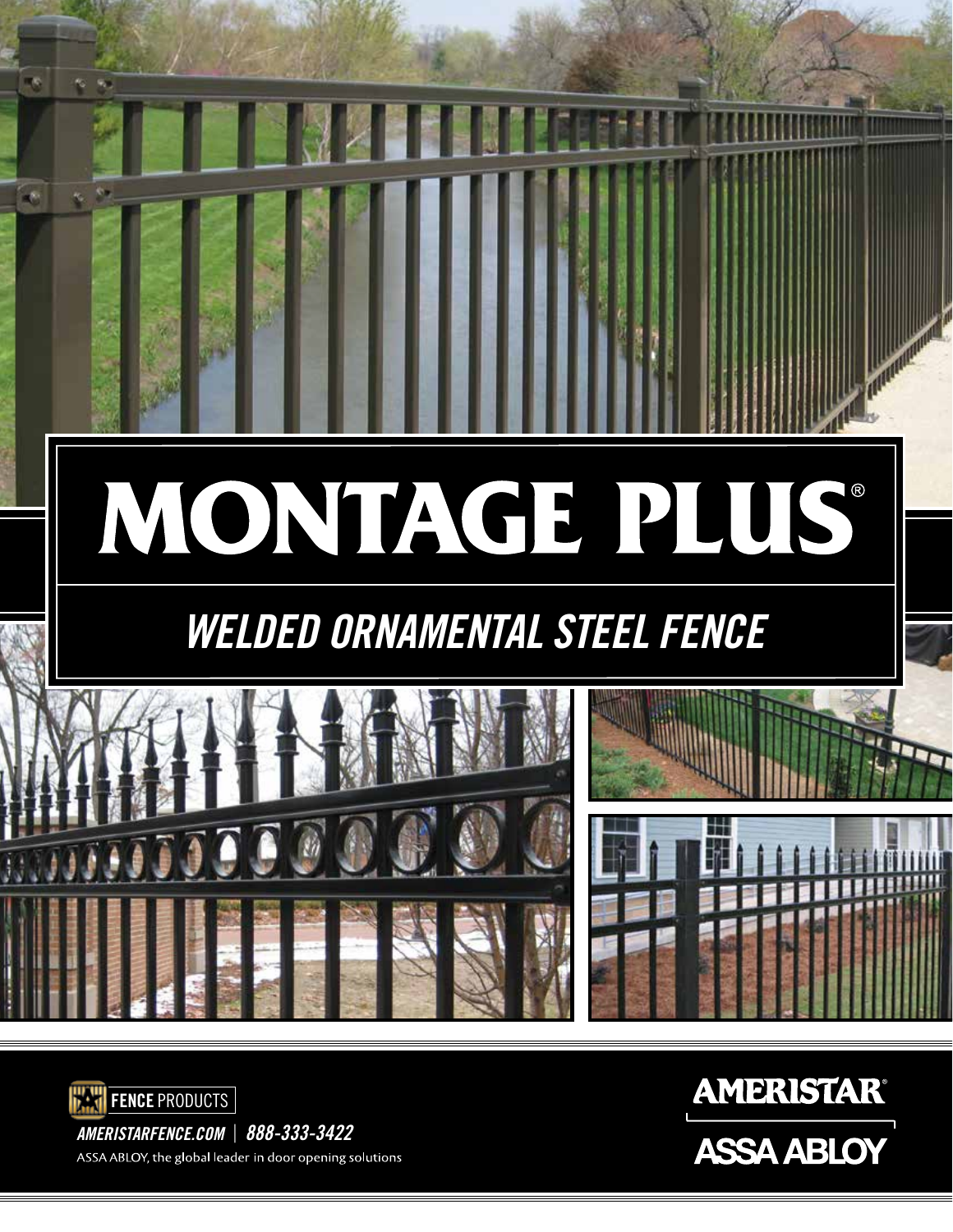



# ministra de la la



## **EEE** CLASSIC™

#### **GATE OPTIONS**

#### $\left| \begin{array}{c} 1 \\ \hline \end{array} \right|$ **WARRIOR™**

- *MONTAGE PLUS* ® *SWING GATES* j
- *MONTAGE PLUS* ® *ARCHED GATES* j
- *ESTATE* ®  *STEEL ENTRY GATES* j
- *TRANSPORT* ® *CANTILEVER GATES* j
- *PASSPORT* ® *ROLL GATES* j



#### **POOL, PET & PLAY ™**

*Improved Panel Strength & Durability* j

#### Fili **MAJESTIC™**

*Increased Safety & Security for Children & Pets* j

- *3', 3½', 4', 5' or 6' Heights* j
- *2-Rail or 3-Rail Panels* j
- *Extended Picket or Flush Bottom Panels* j
- *4" Standard Picket Air-Space* j







- *3', 3½', 4', 5' or 6' Heights* j
- *2-Rail or 3-Rail Panels* j
- *Extended Picket or Flush Bottom Panels* j
- *4" Standard or 3" Pet, Pool & Play Picket Air-Space* j



- *3', 3½', 4', 5' or 6' Heights* j
- *2-Rail or 3-Rail Panels* j
- *Extended Picket or Flush Bottom Panels* j
- *4" Standard or 3" Pet, Pool & Play Picket Air-Space* j



### **GENESIS**

- *3', 3½', 4', 5' or 6' Heights* j
- *2-Rail or 3-Rail Panels* j
- *Extended Picket or Flush Bottom Panels* j
- *4" Standard or 3" Pet, Pool & Play Picket Air-Space* j

| <u>111111111111111111</u> | ,,,,,,,,,,,,,,,, |
|---------------------------|------------------|
| <del>.</del>              |                  |
|                           |                  |
|                           | <del>.</del>     |

#### **COLOR OPTIONS ADORNMENTS**





| <i><b>PICKETS</b></i>       | <b>RAILS</b>                                 | <b>POSTS</b>              |
|-----------------------------|----------------------------------------------|---------------------------|
| $\frac{3}{4}$ "sq. x 18 ga. | $1\frac{1}{2}$ " x $1\frac{1}{2}$ " x 14 ga. | $2\frac{1}{2}$ " x 16 ga. |



*Montage Plus is manufactured from nearly 96% recycled steel*

*20 Year Warranty backed by proven excellence for over 30 years*